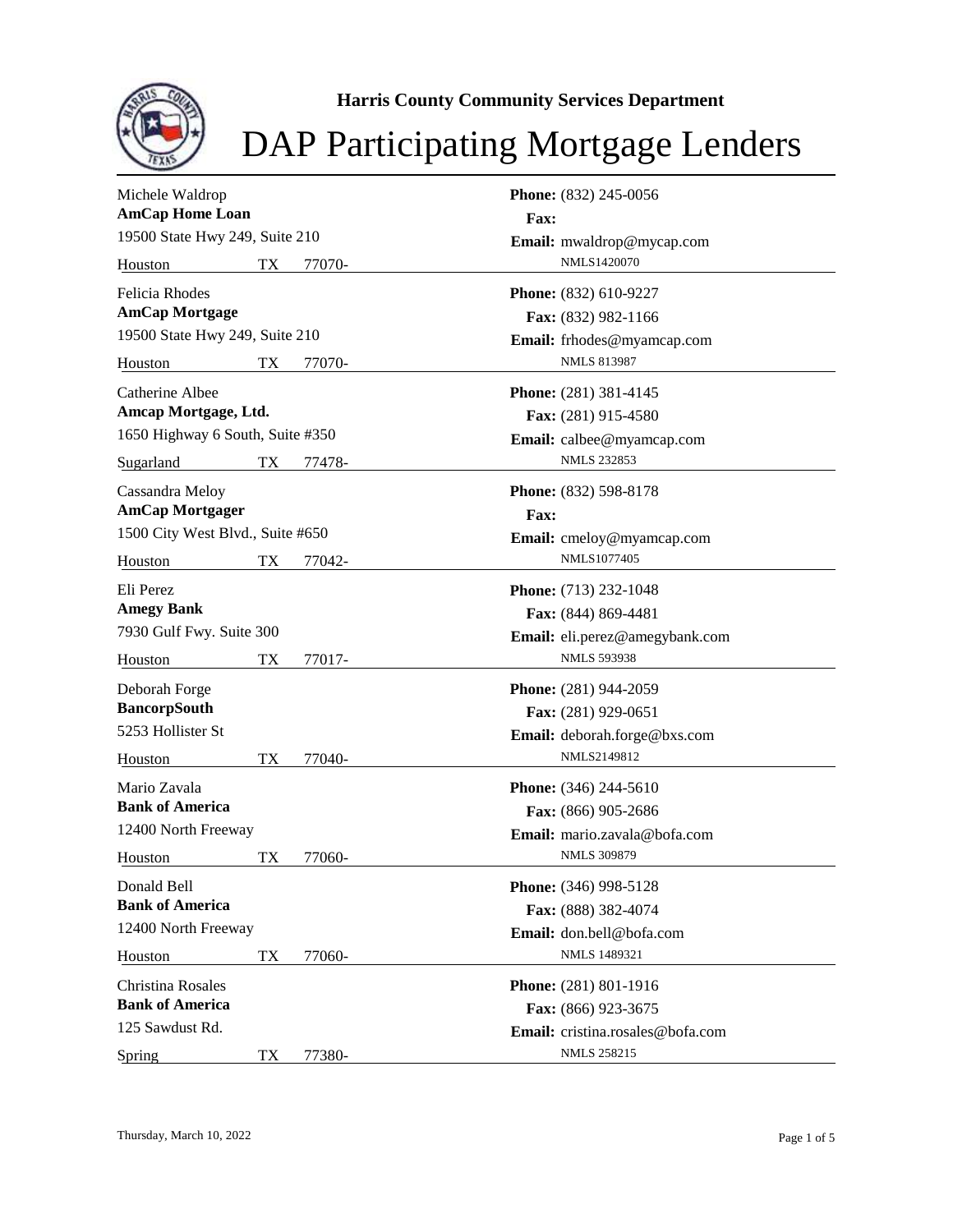| <b>Brian Howell</b>                                  | Phone: (281) 895-7773                                 |
|------------------------------------------------------|-------------------------------------------------------|
| <b>Black Star Mortgages, LLC</b>                     | Fax: (888) 479-7589                                   |
| 9202 Wellsworth Dr.                                  | Email: brianhowell@blackstarmortgages.com             |
| TX<br>77083-<br>Houston                              | NMLS 1216026                                          |
| Carrie Panacek                                       | Phone: (832) 220-1480                                 |
| C & T Mortgage                                       | Fax: (832) 220-1486                                   |
| 16718 House Hahl Rd, Ste H.                          | Email: carrie@cntmtg.com                              |
| TX<br>77433-<br><b>Cypress</b>                       | <b>NMLS 333136</b>                                    |
|                                                      |                                                       |
| Shelton Fortenberry, Jr.<br>C & T Mortgage           | <b>Phone:</b> (284) 731-0673                          |
| 16718 House Hahl Rd, Ste H.                          | Fax: (832) 220-1486                                   |
|                                                      | Email: shelton@cntmtg.com<br><b>NMLS 1117854</b>      |
| TX<br>77433-<br>Cypress                              |                                                       |
| Thomas Gianan                                        | Phone: (832) 253-0157                                 |
| <b>CLMC</b> Mortgage                                 | Fax:                                                  |
| 17220 Katy Freeway, Ste 130 A                        | Email: thomasthelender.com                            |
| 77094-<br>TХ<br>Houston                              | NMLS2090639                                           |
| Patricia Portocarrero                                | Phone: (346) 812-8092                                 |
| <b>Codemark Financial</b>                            | Fax: (832) 201-8338                                   |
| 3424 FM 1092, Suite 280                              | Email: patricia@codemarkfincial.com                   |
| TX<br>Houston<br>77459-                              | <b>NMLS 275265</b>                                    |
| <b>Keith Lemons</b>                                  | <b>Phone:</b> (713) 744-1217                          |
| <b>Cornerstone Home Lending, Inc.</b>                | Fax: (713) 439-9553                                   |
| 11330 Clay Road, Suite 350                           | Email: klemons@houseloan.com                          |
| TX<br>77041-<br>Houston                              | <b>NMLS 208059</b>                                    |
|                                                      |                                                       |
| Jennifer Grube<br><b>CrossCrountry Mortgage, LLC</b> | Phone: (281) 819-5073                                 |
| 2409 Commerce Street, Suite 2A                       | Fax:                                                  |
|                                                      | Email: jennifer.grube@myccmortgage.com<br>NMLS1537821 |
| 77003-<br>TX<br>Houston                              |                                                       |
| Danny Mckinney                                       | Phone: (713) 965-7562                                 |
| <b>Diversified Home Mortgage Inc.</b>                | Fax: (281) 715-5157                                   |
| 2 Riverway #1130                                     | Email: danny@dhmlending.com                           |
| Houston<br>TX<br>77056-                              | <b>NMLS 1459044</b>                                   |
| Randolph Rafferty                                    | Phone: (979) 492-6030                                 |
| <b>Fairway Independent Mortgage Corp</b>             | Fax:                                                  |
| 5757 Flewellen Oaks Ln., Suite 402                   | Email: randy.rafferty@fairwaymc.com                   |
| Houston<br>TX<br>77441-                              | NMLS1628874                                           |
| D'A Brooks                                           | Phone: (281) 508-3107                                 |
| Fairway Independent Mortgage Corp.                   | Fax:                                                  |
| 711 W Bay Area Blvd., Suite 450                      | Email: da.brooks@fairwaymc.com                        |
| Webster<br>TX<br>77598-                              | NMLS1567699                                           |
|                                                      |                                                       |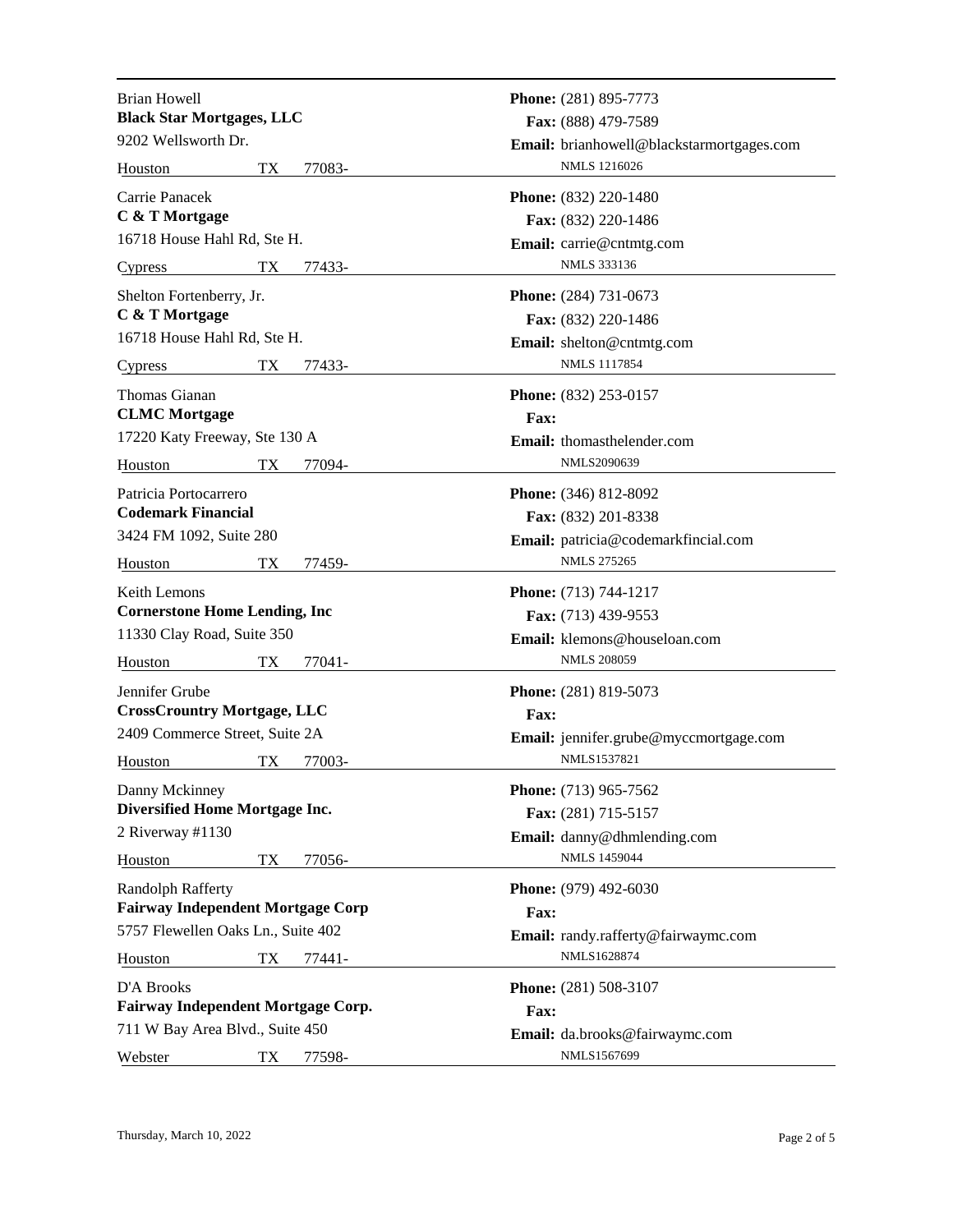| <b>Randy Rafferty</b><br>Fairway Independent Mortgage Corp.         | Phone: (469) 217-8488<br><b>Fax:</b>                     |
|---------------------------------------------------------------------|----------------------------------------------------------|
| 5757 Flewellen Oaks Ln, Suite 402                                   | Email: randy.rafferty@fairwaymc.com                      |
| Fulshear<br>TХ<br>77441-                                            | NMLS1628874                                              |
| <b>Steve Curtis</b><br>Fairway Independent Mortgage Corp.           | Phone: (832) 699-8804<br>Fax: (866) 510-9655             |
| 711 W Bay Area Blvd, Suite 450                                      | Email: curtisteam@fairwaymc.com                          |
| TX<br>Webster<br>77598-                                             | <b>NMLS300157</b>                                        |
| <b>Spencer Fuller</b><br>Fairway Independent Mortgage Corp.         | <b>Phone:</b> (830) 302-2108<br>Fax:                     |
| 748 W. San Antonio                                                  | Email: spencer.fuller@fairwaymc.com                      |
| 78130-<br>Webster<br>TX                                             | NMLS1439717                                              |
| Melissa Ferris<br>Fairway Independent Mortgage Corp.                | <b>Phone:</b> (832) 905-0720<br>Fax:                     |
| 711 W Bay Area Blvd., Suite 450                                     | Email: melissa.ferris@fairwaymc.com                      |
| Webster<br>77598-<br>TХ                                             | <b>NMLS2095408</b>                                       |
| Angela Tritter<br>Fairway Independent Mortgage Corp.                | Phone: (713) 822-6314                                    |
| 4801 Woodway Drive, Suite 300                                       | Fax: (866) 516-8759                                      |
| TX<br>Houston<br>77056-                                             | Email: angela.tritter@fairwaymc.com<br>NMLS1687664       |
| Dorca Lopez<br>Fairway Mortgage Co.                                 | <b>Phone:</b> (713) 857-4212<br>Fax:                     |
| 10330 Lake Rd., Bldg X                                              | Email: dorca.lopez@fairwaymc.com                         |
| TX<br>77070-<br>Houston                                             | <b>NMLS 2100102</b>                                      |
| Anya Lowe<br><b>Firehouse Mortgage</b><br>7702 FM 1960 E, Suite 300 | Phone: (281) 688-4165<br>Fax: (832) 201-7077             |
| Humble<br>77346-<br>TX                                              | Email: anya@firehousemortgage.net<br><b>NMLS 1876583</b> |
| Mindy Dinicola<br><b>Hancock Whitney Bank</b>                       | Phone: (504) 619-4214<br>Fax:                            |
| 4301 Lapalco Blvd                                                   | Email: mindy.dinicola@hancockwhitney.com                 |
| Marrero<br>LA<br>70072-                                             | <b>NMLS701947</b>                                        |
| <b>Shelby Ballard</b><br><b>Inspire Home Loans, Inc.</b>            | Phone: (832) 699-3887<br>Fax: (832) 532-6161             |
| 333 Cypress Run, Sutie 300                                          | Email: shelby.ballard@inspirehomeloans.com               |
| 77094-<br>Houston<br>TX                                             | <b>NMLS 1588222</b>                                      |
| <b>Ashley Moore</b>                                                 | Phone: (816) 977-3387                                    |
| <b>JP Morgan Chase</b>                                              | Fax: (844) 269-3525                                      |
| 9900 Katy Fwy                                                       | Email: ashley.f.moore@@chase.com                         |
| Houston<br>TX<br>77055-                                             | NMLS1377332                                              |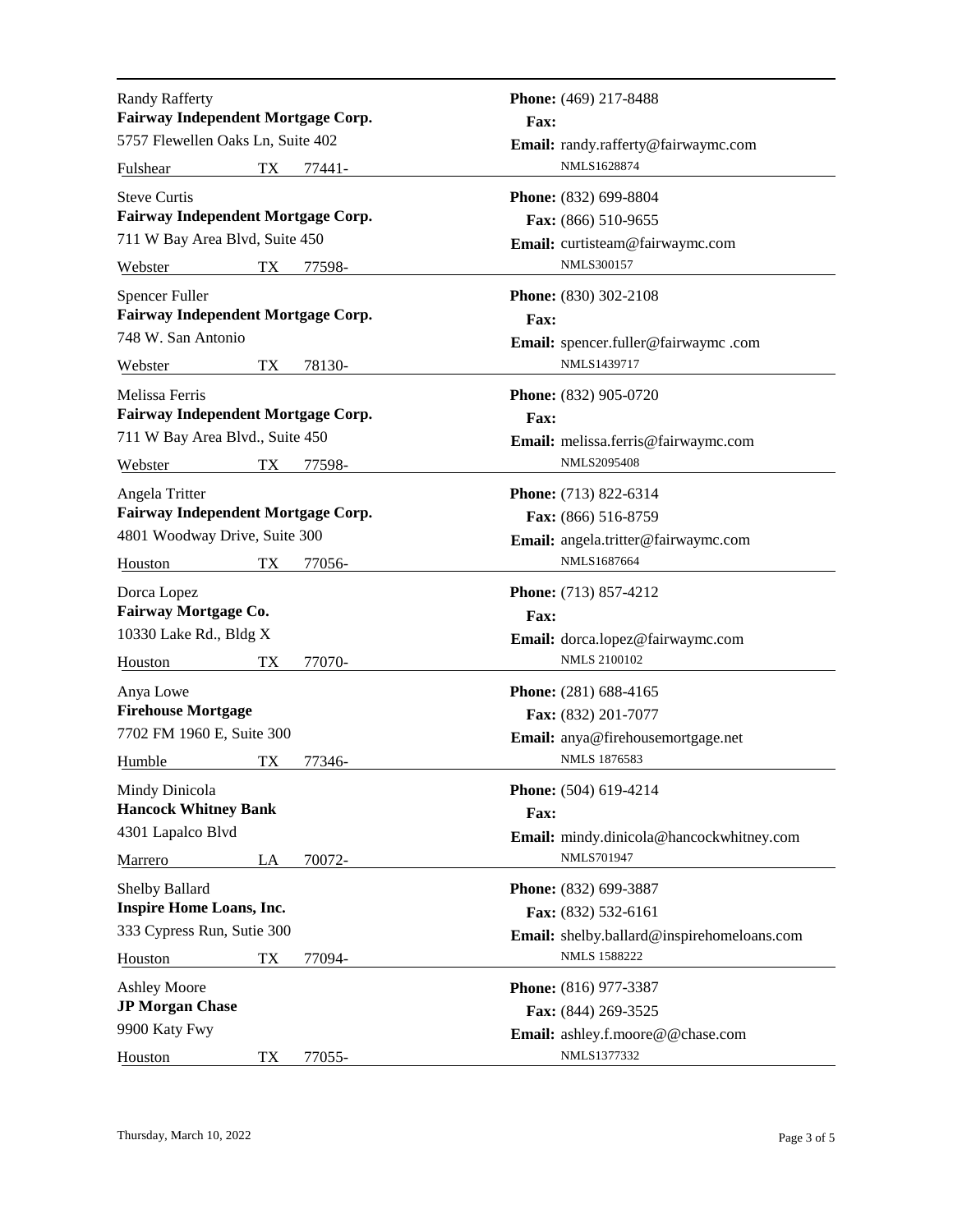| Rod Kinney                           |    |        |             | Phone: (832) 813-0100                |     |
|--------------------------------------|----|--------|-------------|--------------------------------------|-----|
| K & G Capital Mortgage               |    |        |             | Fax: (713) 588-8493                  |     |
| 3203 N. Fraizer St.                  |    |        |             | Email: rkinney@kgem.com              |     |
| Houston                              | TX | 77303- |             | <b>NMLS 205098</b>                   |     |
| Jennifer Borunda                     |    |        |             | Phone: (713) 590-4319                |     |
| K. Hovananian American Mortgage, LLC |    |        |             | Fax: (713) 203-1913                  |     |
| 13111 NW Freeway #305                |    |        |             | Email: ppauley@khov.com              |     |
| Houston                              | TX | 77040- |             | <b>NMLS 203604</b>                   |     |
| Anna May                             |    |        |             | Phone: (832) 760-0294                |     |
| <b>Martin Mortgage</b>               |    |        |             | Fax: (832) 550-2449                  |     |
| 8205 Harris St.                      |    |        |             | Email: anna@martinmortgageonline.com |     |
| Fulshear                             | TX | 77441- |             | NMLS2100992                          |     |
| John Gutierrez Jr.                   |    |        |             | Phone: (281) 724-7395                | 418 |
| <b>Matador Lending, LLC</b>          |    |        |             | Fax: (832) 431-3579                  |     |
| 3303 Chimney Rock, Suite 605         |    |        |             | Email: john@matadorlending.com       |     |
| Houston                              | TХ | 77056- |             | NMLS1011115                          |     |
| D Darby Lane                         |    |        |             | Phone: (713) 898-7600                |     |
| <b>Mortgage Concierge</b>            |    |        |             | Fax: (832) 233-4554                  |     |
| 5435 Woodmancote Dr.                 |    |        |             | Email: diane8@comcast.net            |     |
| Humble                               | TХ | 77346- |             | NMLS1449513                          |     |
| Ann Green                            |    |        |             | <b>Phone:</b> (214) 997-4984         |     |
| <b>NewAmerican Funding</b>           |    |        |             | Fax: (512) 233-1713                  |     |
| 1100 Lakeline Blvd, Suite 325        |    |        |             | Email: ann.green@nafinc.com          |     |
| Austin                               | TX | 78717- |             | NMLS 1679518                         |     |
| Ruben Lucas, Jr.                     |    |        |             | Phone: (832) 626-7981                |     |
| <b>Nexa Mortgage, LLC</b>            |    |        | <b>Fax:</b> |                                      |     |
| 3100 W. Ray Rd., Ste. Office #209    |    |        |             | Email: rlucas@nexamortgage.com       |     |
| Chandler                             | AZ | 85226- |             | NMLS2054843                          |     |
| <b>Bill Rapp</b>                     |    |        |             | Phone: (281) 222-0423                |     |
| <b>Nexa Mortgage, LLC</b>            |    |        |             | Fax: (877) 540-0354                  |     |
| 820 West 17th St                     |    |        |             | Email: brapp@nexamortgage.com        |     |
| Houston                              | TX | 77008- |             | <b>NMLS 228246</b>                   |     |
| Cheryl Glorch                        |    |        |             | Phone: (832) 235-7025                |     |
| <b>Northstar Mortgage</b>            |    |        |             | Fax: (832) 201-0525                  |     |
| 19534 Cedar Cove Court               |    |        |             | Email: glorch@northstarmtg.com       |     |
| Richmond                             | TХ | 77407- |             | NMLS 1740718                         |     |
| Corey Kirven                         |    |        |             | Phone: (713) 528-4477                |     |
| <b>NRL Mortgage</b>                  |    |        |             | Fax: (888) 821-5840                  |     |
| 3220 San Jacinto                     |    |        |             | Email: corey.kirven@nrlmtg.com       |     |
| Houston                              | TX | 77004- |             | <b>NMLS 1016288</b>                  |     |